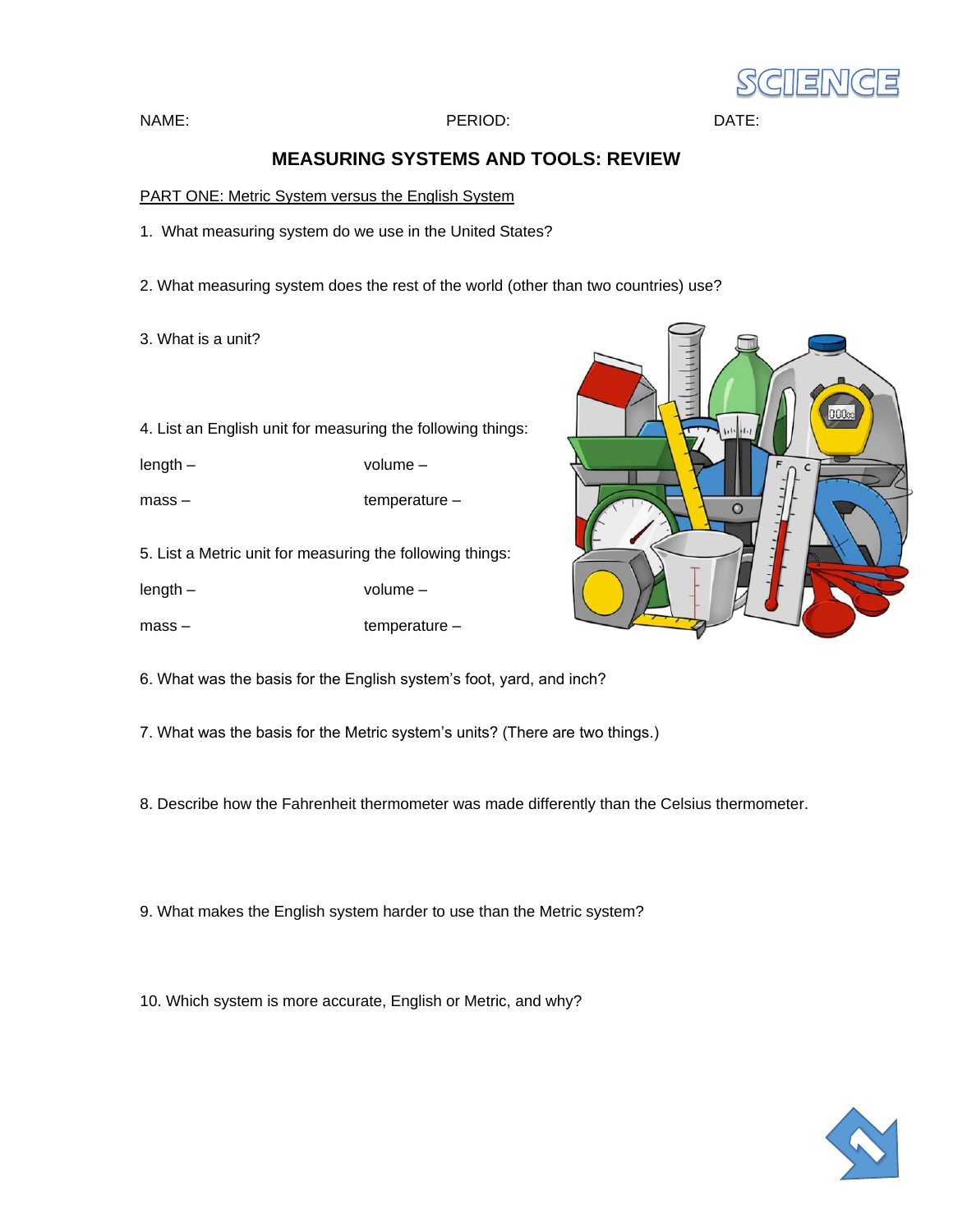### PART TWO: Using rulers

11. When using a classroom ruler, how many marks are there between each inch?

12. When using a classroom ruler, how many marks are there between each centimeter?

13. If you half a broken ruler, and that half started at the 6, could you still make accurate measurements? How?

14. If I was using a classroom ruler, and the line I was measuring was four marks after the 4 inch mark, what would my measurement be?

15. If I was using a classroom ruler, and the line I was measuring was 5 marks after the 5 centimeter mark, what would my measurement be?

16. If I was using a classroom ruler, and the line I was measuring was right on the 9 centimeter mark, what would my measurement be?

#### PART THREE: Measuring Volume

17. What is the definition of volume?

18. Read the cylinders below. Write the volume next to each.





19. What are the three rules for using a graduated cylinder?

--

--

--

20. What are the units for using a graduated cylinder?

21. True or False. The heavier an object is, the larger it's volume.

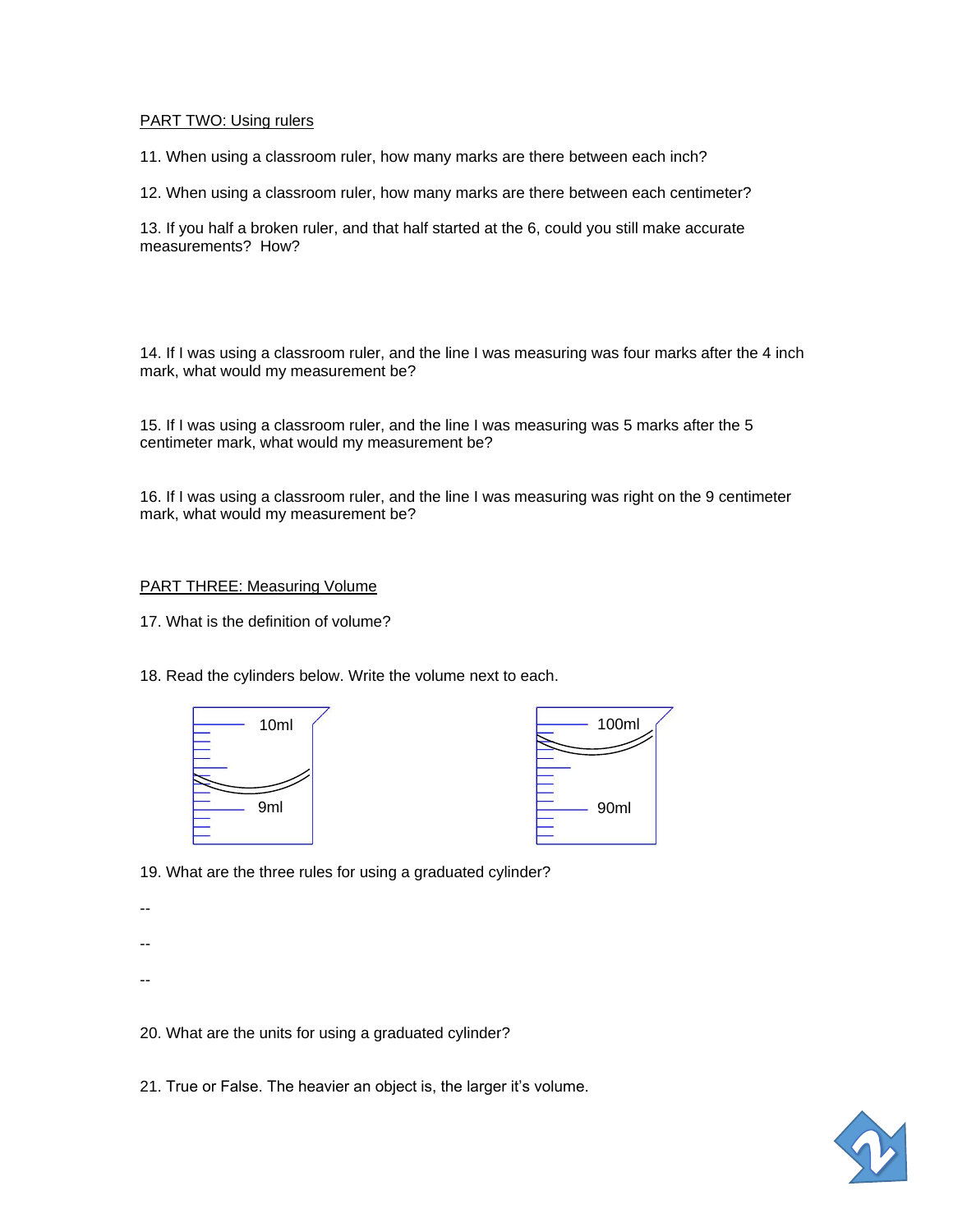## PART FOUR: Measuring Mass

22. What is the definition of weight?

23. What is the definition of mass?

24. What is the definition of matter?

25. What tool do we use to measure mass, and what units does it measure in?

26. What are the three steps for getting a triple beam balance ready to use?

- --
- --
- --

27. A person weighing 100lbs on Earth goes into outer space. What is their mass? What is their weight?

Mass - Weight - Weight -

28. What is the word for "setting the balance to zero?"

29. Read the balances below. Write the mass to the right of the balance.